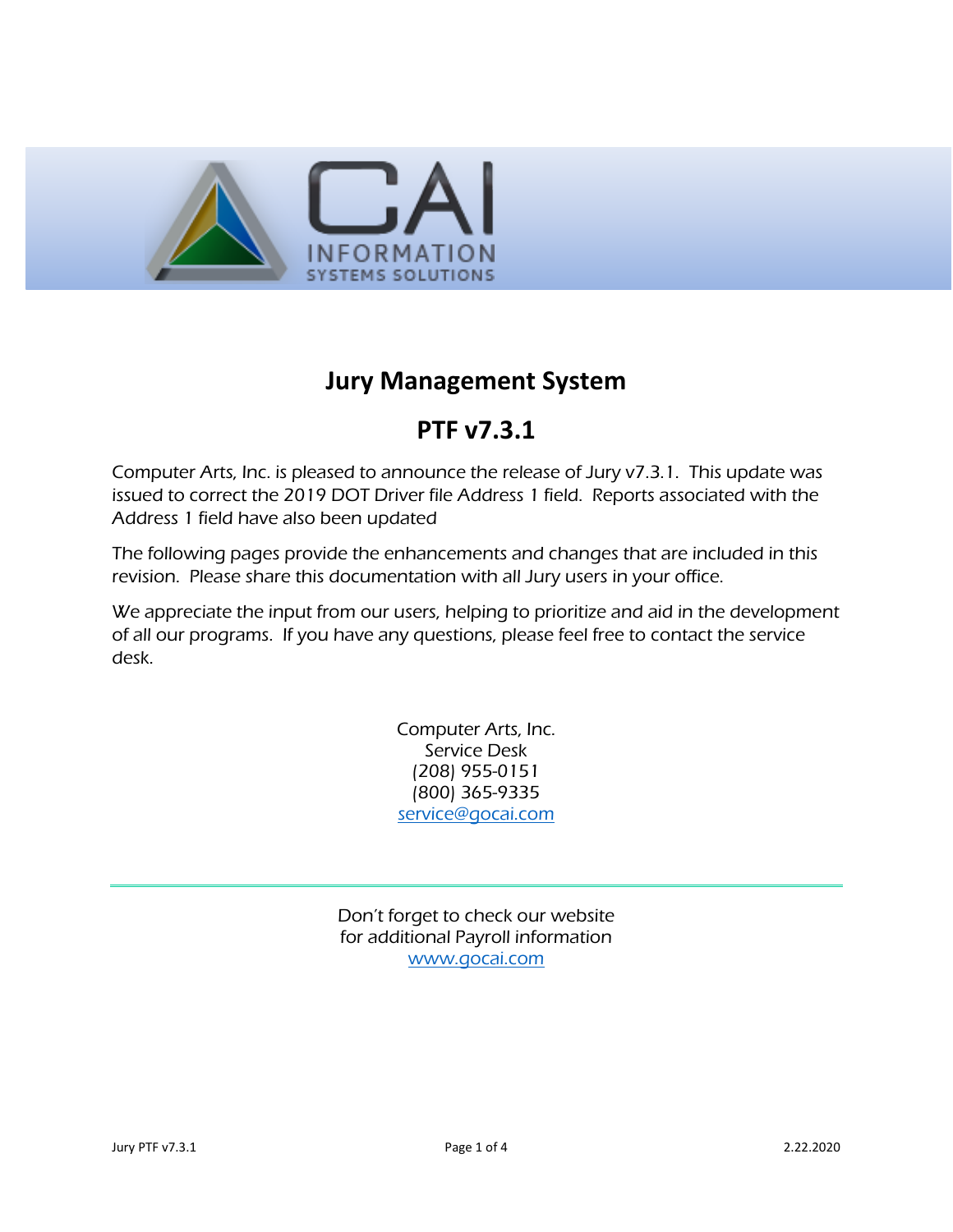<span id="page-1-2"></span><span id="page-1-1"></span><span id="page-1-0"></span>

| <b>Category</b> | <b>Issue Type</b> | Company              | <b>Summary</b>                          | <b>Issue No</b> |
|-----------------|-------------------|----------------------|-----------------------------------------|-----------------|
| CAI             |                   |                      | Jury text/email notifications are       |                 |
| Software        | <b>Bug</b>        | <b>Blaine County</b> | repeatedly being sent to jurors.        | 51659           |
| CAI             |                   | Computer Arts,       |                                         |                 |
| Software        | <b>Bug</b>        | Inc.                 | Fix change Juror cell phone provider    | 51670           |
|                 | Report (Change-   |                      |                                         |                 |
| Reports         | Custom            | <b>Blaine County</b> | Signature isn't working on report       | 48908           |
|                 | Report (Change-   | Jefferson            | Summons - Jefferson needs Idaho Code    |                 |
| Reports         | Custom            | County               | updated from 2-217 to 2-208.            | 47772           |
|                 | Report (Change-   |                      | Questionnaire has grammar error and     |                 |
| Reports         | Custom            | <b>Blaine County</b> | formatting issue                        | 50271           |
|                 | Report (Change-   | Computer Arts,       |                                         | 50384, 50508,   |
| Reports         | Custom            | Inc.                 | Summons has incorrect penalty amount    | 50509           |
|                 |                   |                      | DOT file changed Address 1 line from 20 |                 |
|                 |                   | Computer Arts,       | to 40 characters JY301 shows incorrect  |                 |
| Reports         | <b>Fix</b>        | Inc.                 | address lines                           | 50953           |
|                 | Report (Change-   |                      | Dates of service changed to prepare for |                 |
| Reports         | Custom            | <b>Bonner County</b> | upcoming grand jury trial               | 48263           |
|                 | Report (Change-   |                      |                                         |                 |
| Reports         | Custom            | <b>Bonner County</b> | Merge name columns on Excel report      | 48315           |
|                 | Report (Change-   |                      |                                         |                 |
| Reports         | Custom)           | <b>Bonner County</b> | Custom report changes                   | 46462, 46463    |
|                 | Report (Change-   |                      | Move "please continue to page 2 on the  |                 |
| Reports         | Custom)           | <b>Bonner County</b> | back" to the bottom of the page.        | 48014           |
|                 | Report (Change-   |                      |                                         |                 |
| Reports         | Custom)           | Cassia County        | Custom Voir Dire report request         | 51641           |
|                 |                   |                      | Summons needs phone number hard         |                 |
|                 | Report (New -     |                      | coded and report name updated to        |                 |
| Reports         | Custom)           | Caribou County       | CARIBOU, not CLARK.                     | 50515           |
|                 | Report (New -     |                      | New report to use to import paid juror  |                 |
| Reports         | Custom)           | <b>Bonner County</b> | info into their financial system.       | 47999           |
|                 | Report (New -     | Computer Arts,       | Requested reports for new Jury          |                 |
| Reports         | Custom)           | Inc.                 | customer - Cassia                       | 51312, 51313    |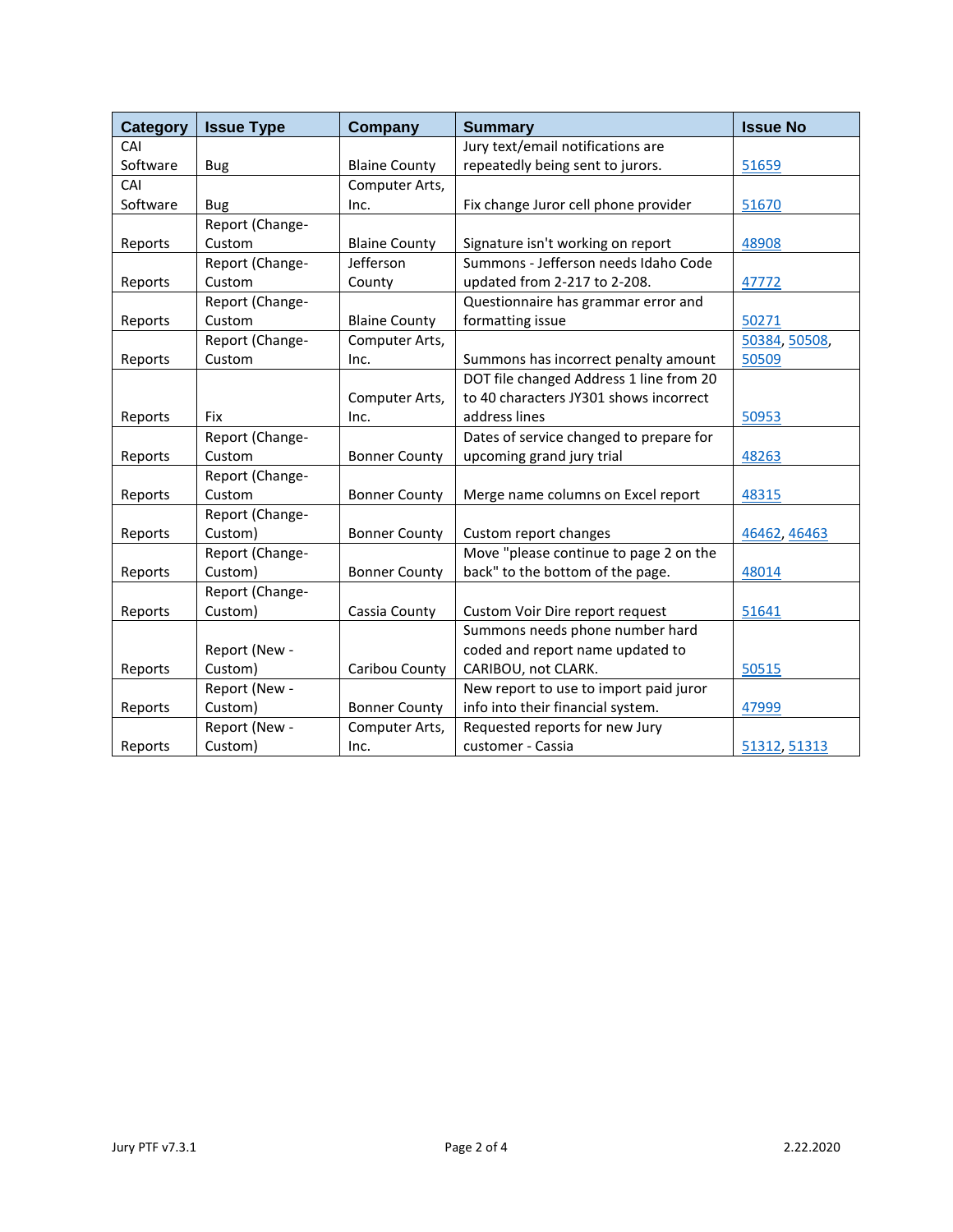<span id="page-2-0"></span>*51659* Blaine Co. Jury text/email notifications being randomly sent to jurors. Fixed by not allowing cell phone provider to be removed from Jury Control if the provider is attached to a juror's information record.

<span id="page-2-1"></span>*51670* CAI Do not allow the removal of a Jury cell phone provider if it is listed in a juror record.



<span id="page-2-4"></span><span id="page-2-3"></span><span id="page-2-2"></span>*50953* CAI State of Idaho DOT file Address 1 line was changed from 20 to 40 characters causing addresses to drop off. This affected the 2019 Master Source List with the June 2019 DOT file. Counties that had already updated their Master Source List for 2020, this has been corrected. All other counties may proceed with their 2020 Master Source List update. *50946* CAI Fixed Address Line 1 from being cut off on multiple Jury reports *50271* Blaine Questionnaire had grammar and formatting errors that have been corrected.